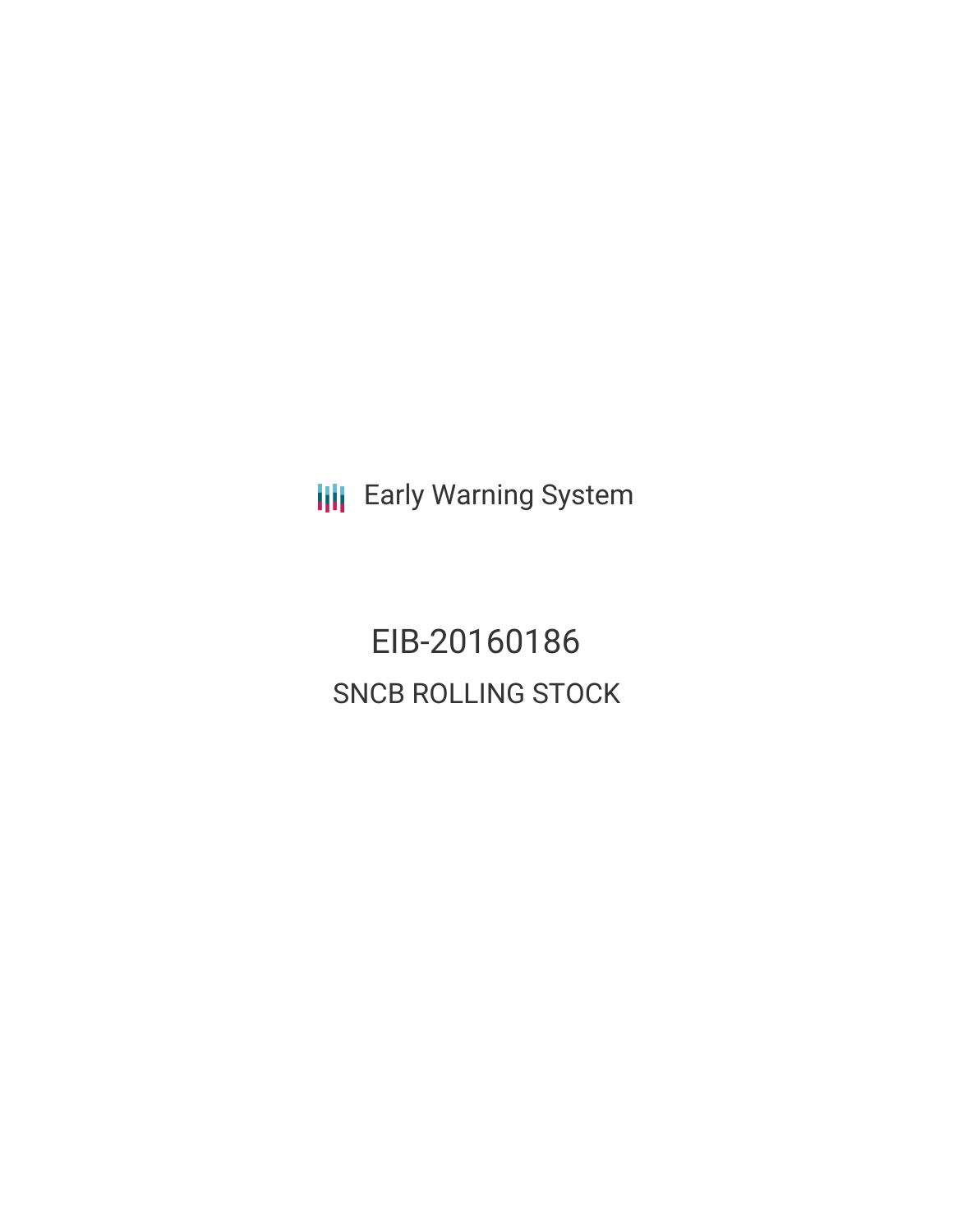

# **Quick Facts**

| <b>Countries</b>               | Belgium                                     |
|--------------------------------|---------------------------------------------|
| <b>Financial Institutions</b>  | European Investment Bank (EIB)              |
| <b>Status</b>                  | Approved                                    |
| <b>Bank Risk Rating</b>        | U                                           |
| <b>Voting Date</b>             | 2016-11-25                                  |
| <b>Borrower</b>                | SOCIETE NATIONALE DES CHEMINS DE FER BELGES |
| <b>Sectors</b>                 | Transport                                   |
| <b>Investment Amount (USD)</b> | \$672.01 million                            |
| <b>Project Cost (USD)</b>      | \$1,456.03 million                          |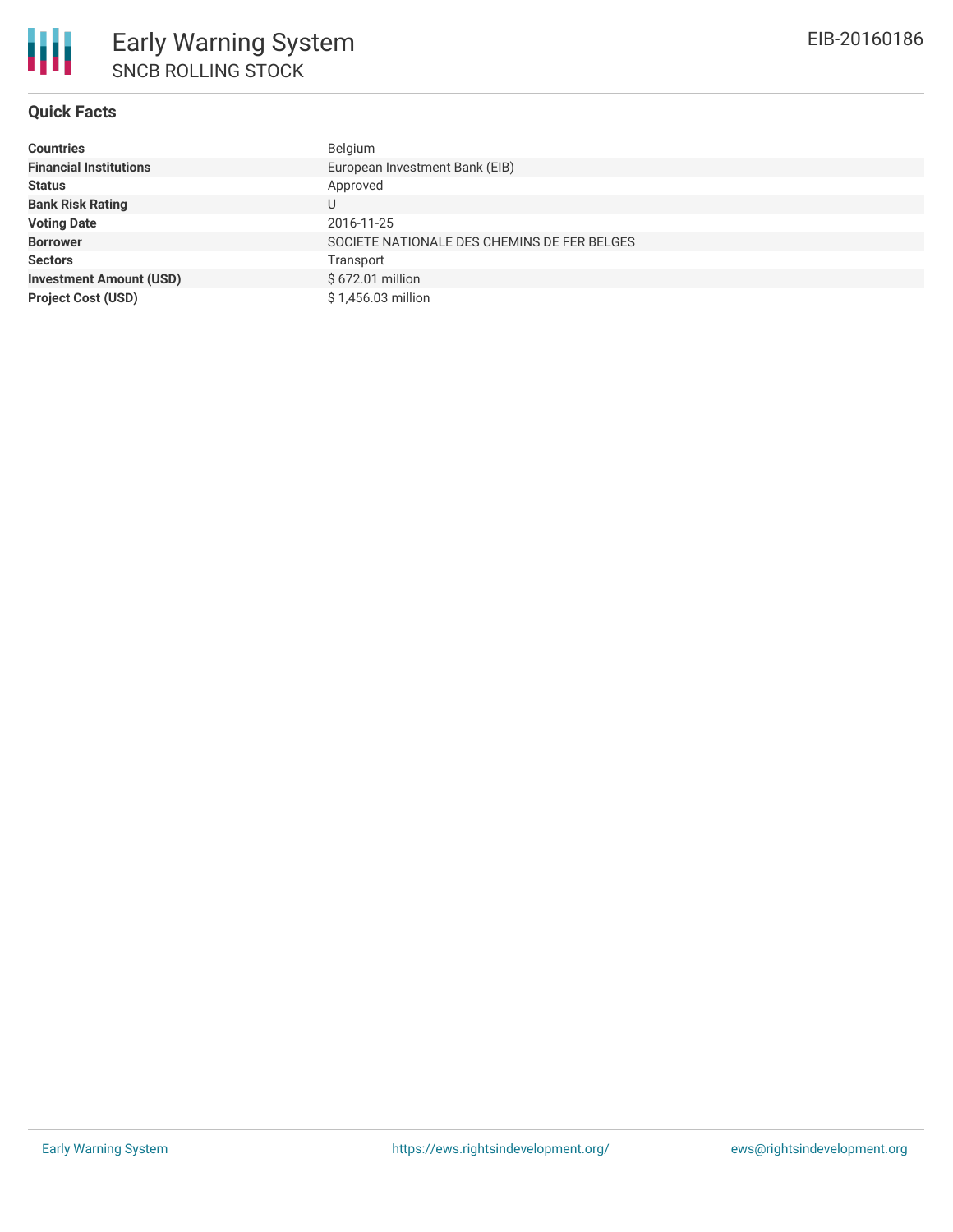

# **Project Description**

The project consists of the acquisition of M7 double-deck passenger vehicles.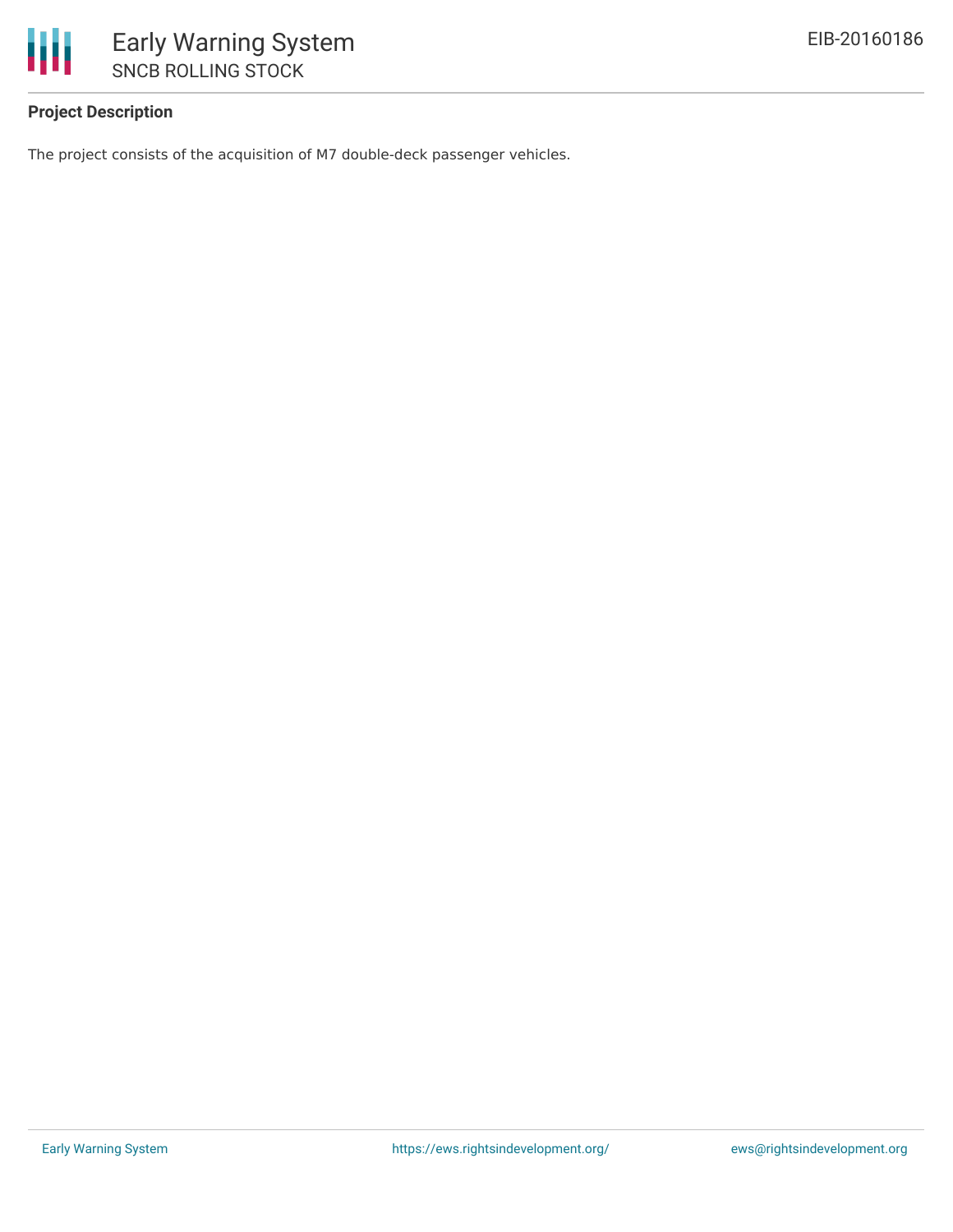## **Investment Description**

European Investment Bank (EIB)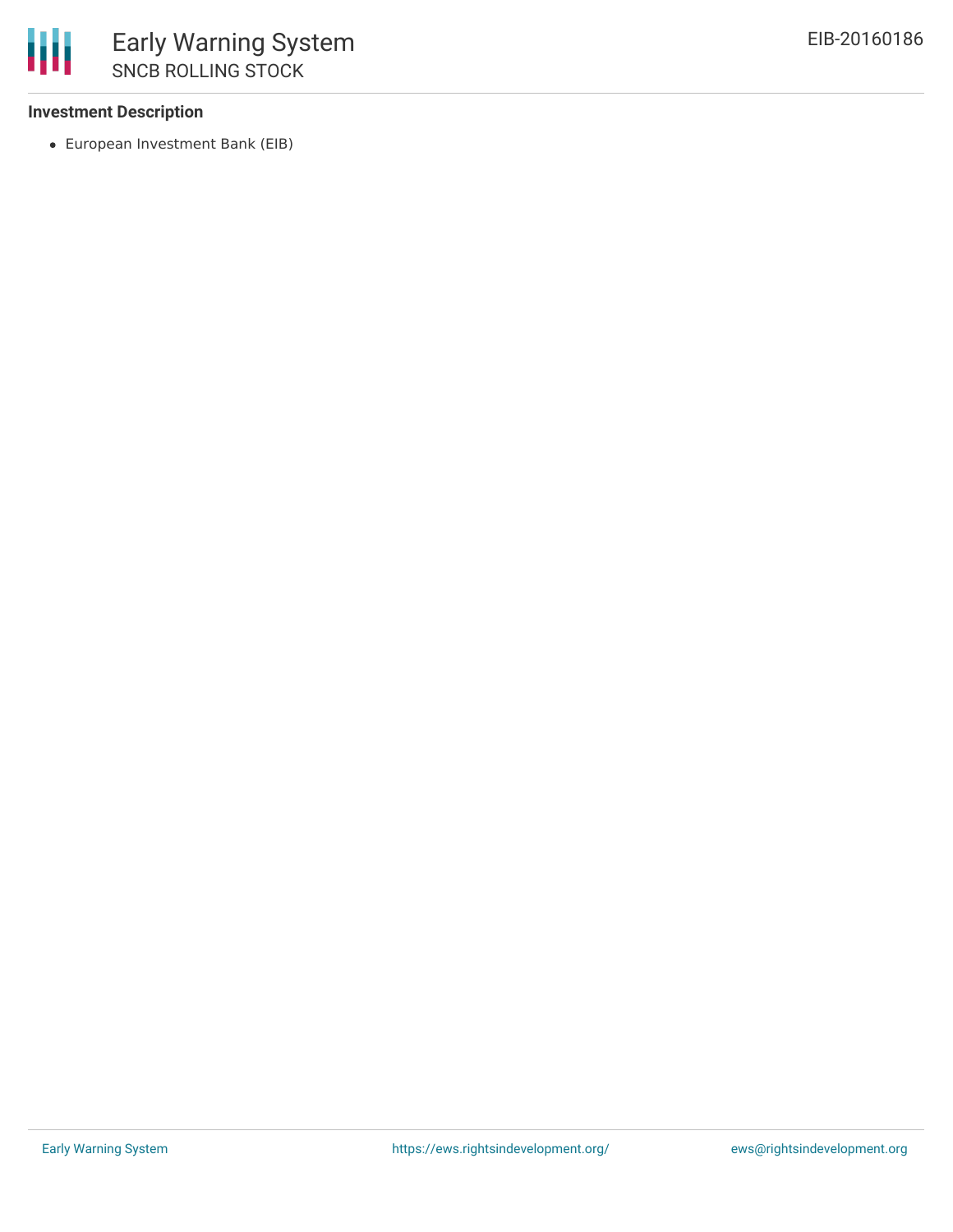## **Contact Information**

#### ACCOUNTABILITY MECHANISM OF EIB

The EIB Complaints Mechanism is designed to facilitate and handle complaints against the EIB by individuals, organizations or corporations affected by EIB activities. When exercising the right to lodge a complaint against the EIB, any member of the public has access to a two-tier procedure, one internal - the Complaints Mechanism Office - and one external - the European Ombudsman. A complaint can be lodged via a written communication addressed to the Secretary General of the EIB, via email to the dedicated email address complaints@eib.org, by completing the online complaint form available at the following address: http://www.eib.org/complaints/form, via fax or delivered directly to the EIB Complaints Mechanism Division, any EIB local representation office or any EIB staff. For further details, check: http://www.eib.org/attachments/strategies/complaints\_mechanism\_policy\_en.pdf

When dissatisfied with a complaint to the EIB Complaints Mechanism, citizens can then turn towards the European Ombudsman. A memorandum of Understanding has been signed between the EIB and the European Ombudsman establishes that citizens (even outside of the EU if the Ombudsman finds their complaint justified) can turn towards the Ombudsman on issues related to 'maladministration' by the EIB. Note that before going to the Ombudsman, an attempt must be made to resolve the case by contacting the EIB. In addition, the complaint must be made within two years of the date when the facts on which your complaint is based became known to you. You can write to the Ombudsman in any of the languages of the European Union. Additional details, including filing requirements and complaint forms, are available at: http://www.ombudsman.europa.eu/atyourservice/interactiveguide.faces